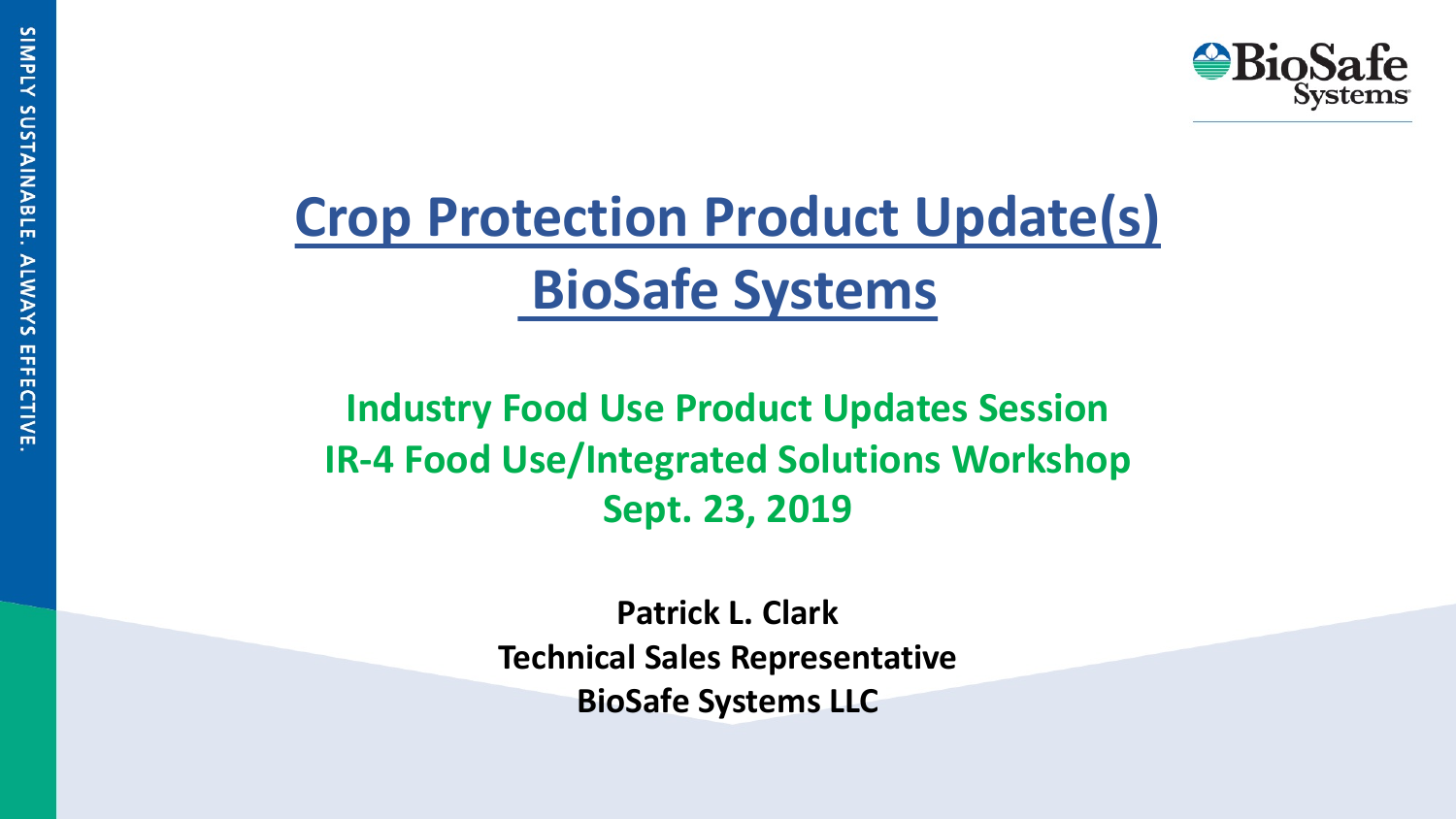



- •*A family-owned manufacturer of biodegradable and reduced risk crop protection products.*
- •*Headquartered in East Hartford, CT, USA*
- •*Biochemical (Peracetic Acid Based), Botanical and Microbial based Biopesticides for organic and conventional Agriculture, Horticulture and Ornamental markets.*
- •*Products registered in US, Canada and Mexico.*

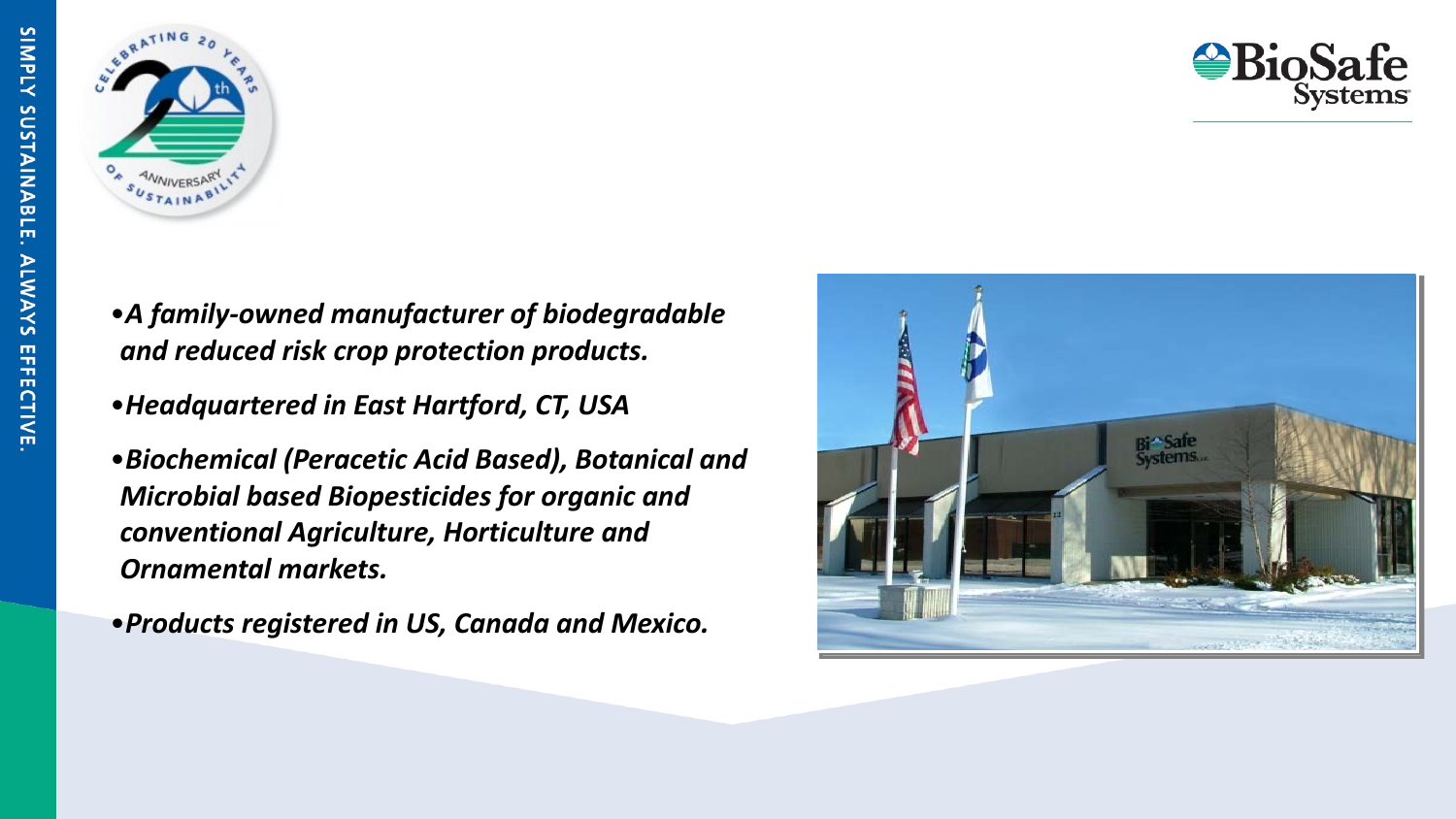

**New Crop Protection Products from**

**BioSafe Systems**

# **OxiDate 5.0**



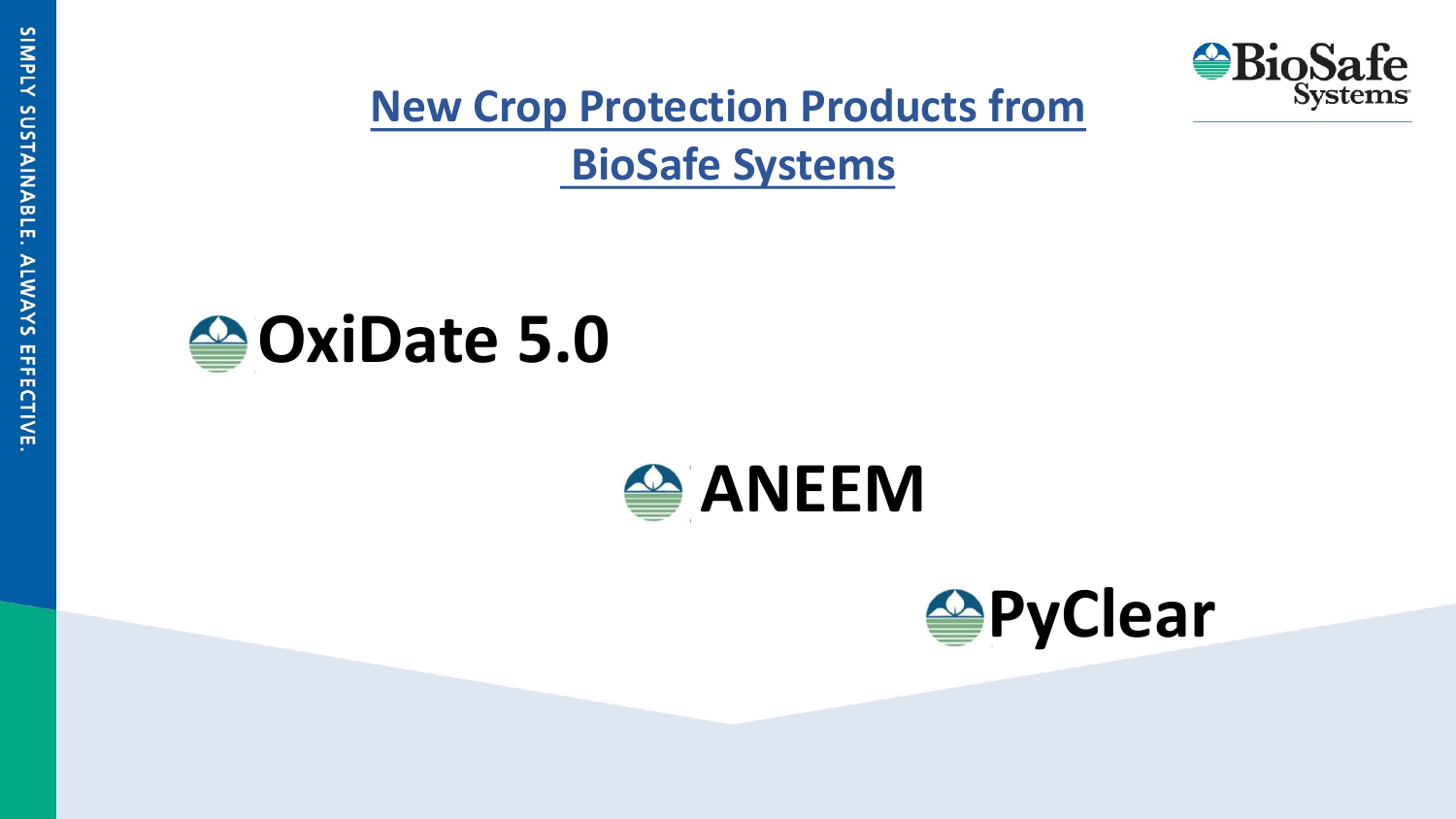



**Add text 1 Addissimal** 

**Active Ingredients:** 

**Hydrogen Peroxide: 27.0%**

**Add text 1 Peroxyacetic Acid: 5.0%**

**Add text 2**

**Add text 1 Add text 2**

- **US EPA Registered Broad Spectrum Liquid Plant Bactericide/Fungicide**
- **Labeled for control of major foliar diseases on wide variety of crops including but not limited to Fruiting Vegetables, Cole crops, Cucurbit crops, Leafy Vegetables, Tree crops, Berries, Citrus crops, Grapes, Pome Fruits, Tree nuts and other permanent crops**
	- **EPA Registration No. 70299-28**
		- **Registration Pending in CA**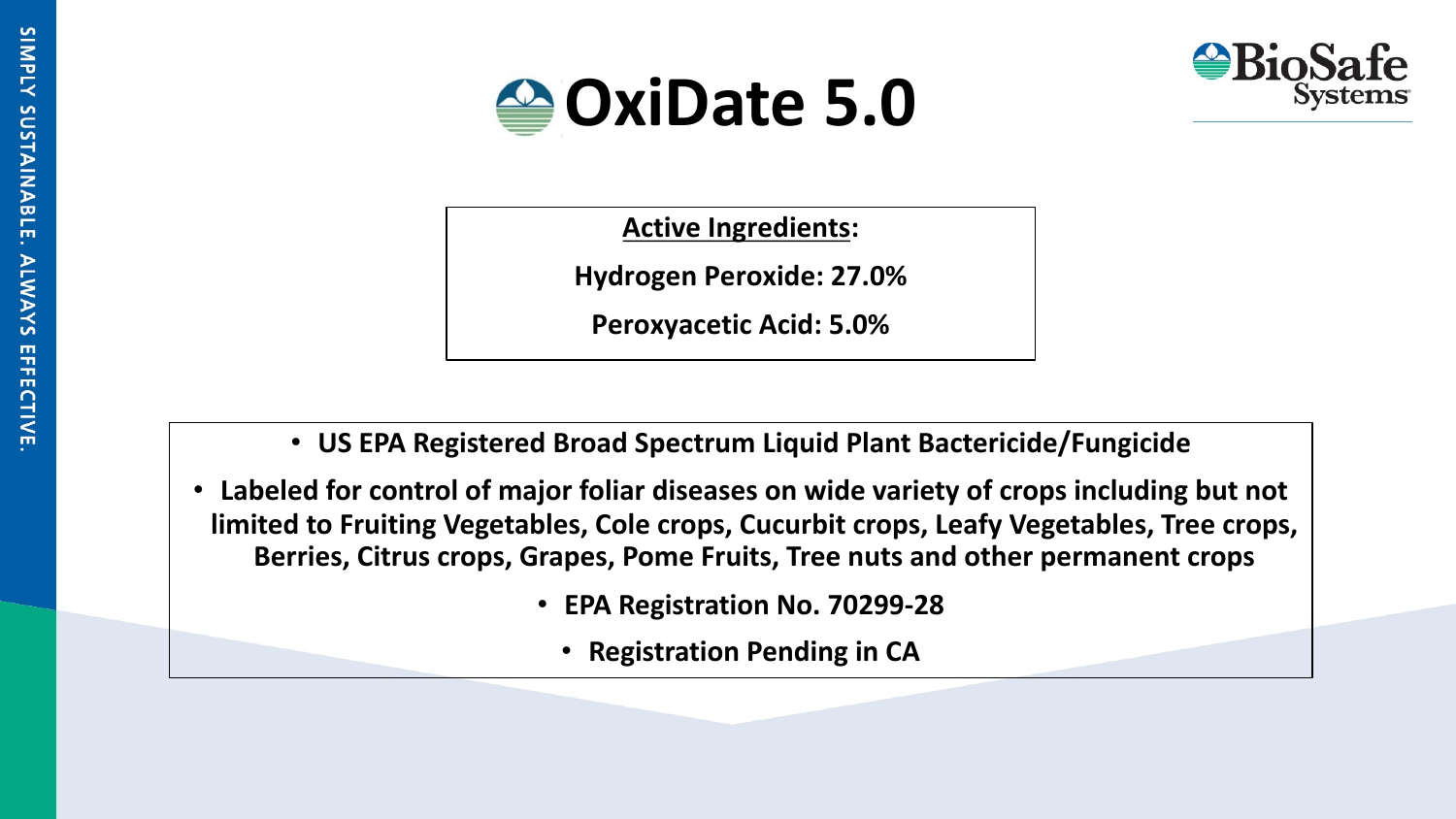



# **Product Features Mode of Action**

- Formulation Type: Soluble Liquid (SL)
- Non-residual, exempt from pesticide tolerances
- Excellent addition to rotations for resistance management
- Safely integrates with other chemical and biological disease management programs in Pome fruits
- REI-1 hr in enclosed environments; Wait until sprays have dried.

- $\checkmark$  In combination with H202, PAA is a strong anti-microbial.
- ü Works by oxidizing Bacterial/Fungal cells/spores with which they come into contact.
- $\checkmark$  Damage to cellular macromolecules including lipids, proteins and nucleic acids occur upon oxidation.





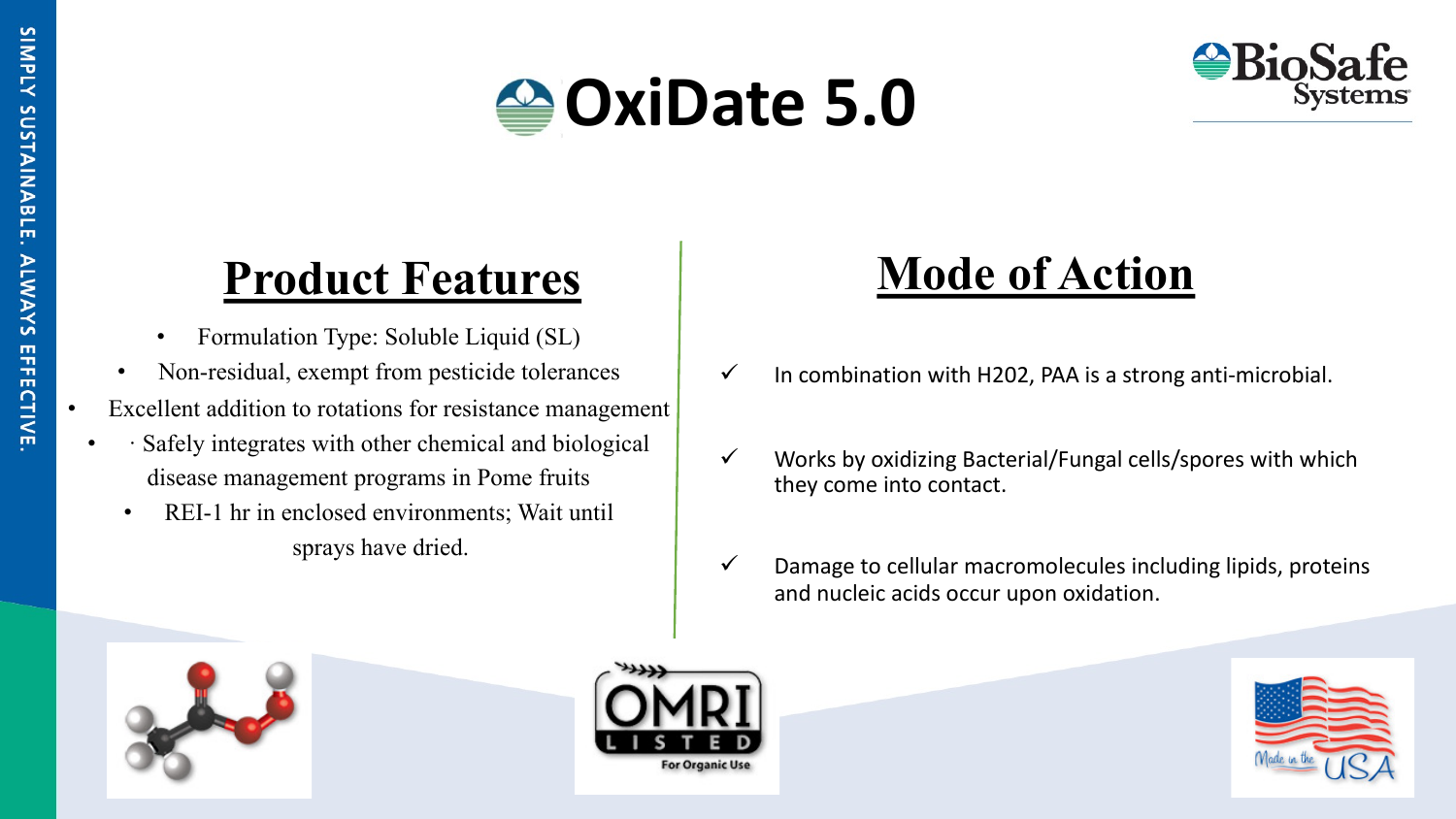



**Preventative Application Rates:** Begin applications early in season. Use a rate of 1:800-1:500 (16-26 fl. oz. of OxiDate 5.0 per every 100 gallons of water). Maintain a 5-10 day spray schedule to prevent the establishment of disease inoculum

**Curative Application Rates:** For best results, apply at first sign of disease. Use a 1:256 dilution rate (50 fl. oz. of OxiDate 5.0 per every 100 gallons of clean water). Maintain a 3-10-day spray schedule until control is achieved.

**Rescue Treatment Rates:** (For use on: Bulb Vegetables, Cereal Grains & Commodities, Cotton, Cranberries, Cucurbit Crops, Fruiting Vegetables, Legumes, Peanuts, Root & Tuber Vegetables). Concentrations up to 1:100 (1 gallon of OxiDate 5.0 for every 100 gallons of water) can be used as a rescue treatment for severe infestations. Maintain a 3-5 day spray schedule until control is achieved.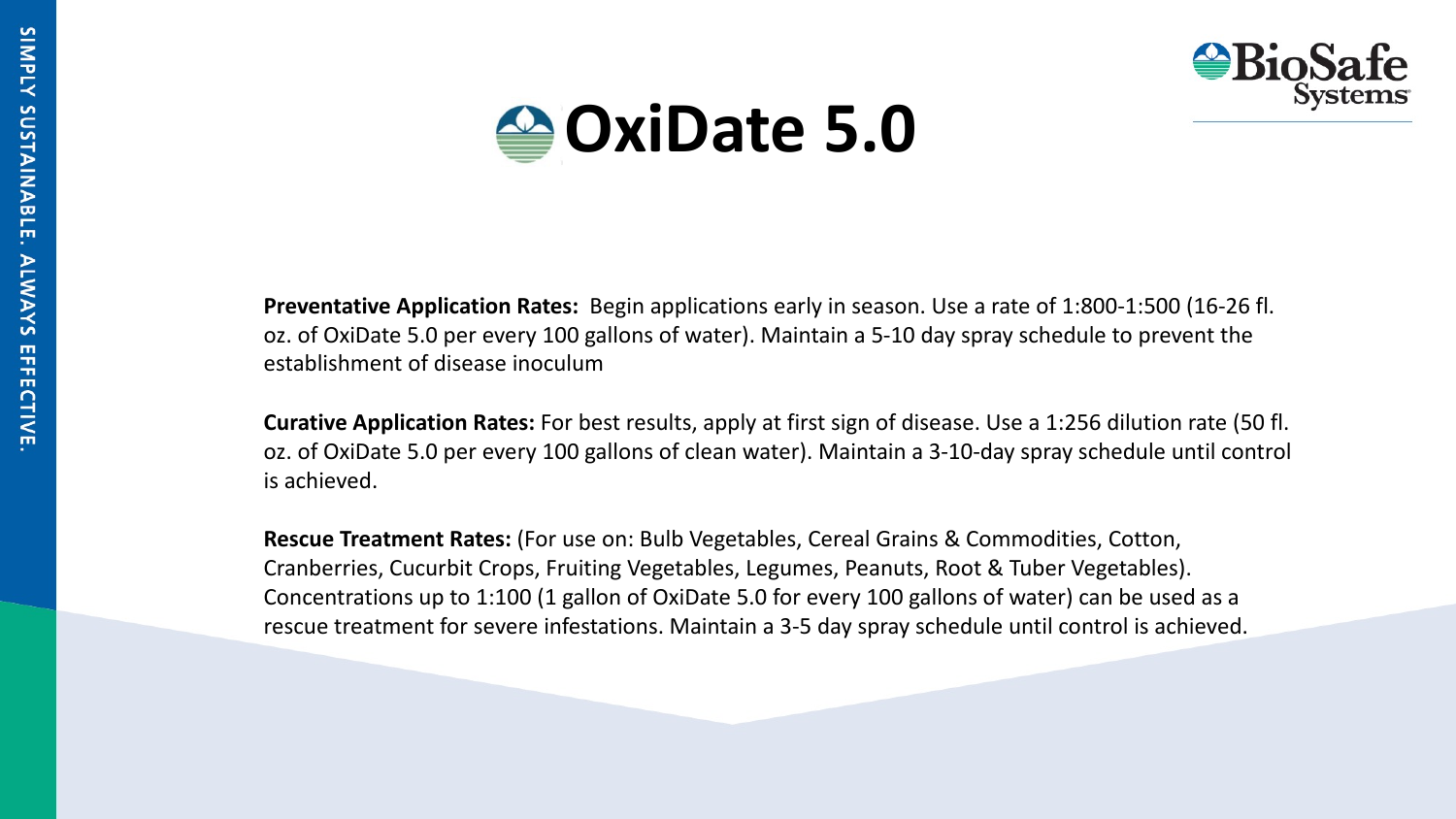

# *2020 IR-4 Biopesticide Study Request(s)*

-Request for product consideration on any of the following pest(s) or crop(s) as prioritized by IR-4 to develop additional data to support registration efforts with EPA and California.

- -Fire Blight (Apples)
- -Black Rot (Xanthomonas)-Brassica
- -Botrytis/Bacterial Spot/Speck/Canker (Tomato)
- -Spotted Wing Drosophila (All Crops)
- -Downy Mildew (Basil)
- -Powdery Mildew and Black Rot (Grapes)
- -Bacterial Leaf Spot/Angular Leaf Spot (Cucurbit and Pepper)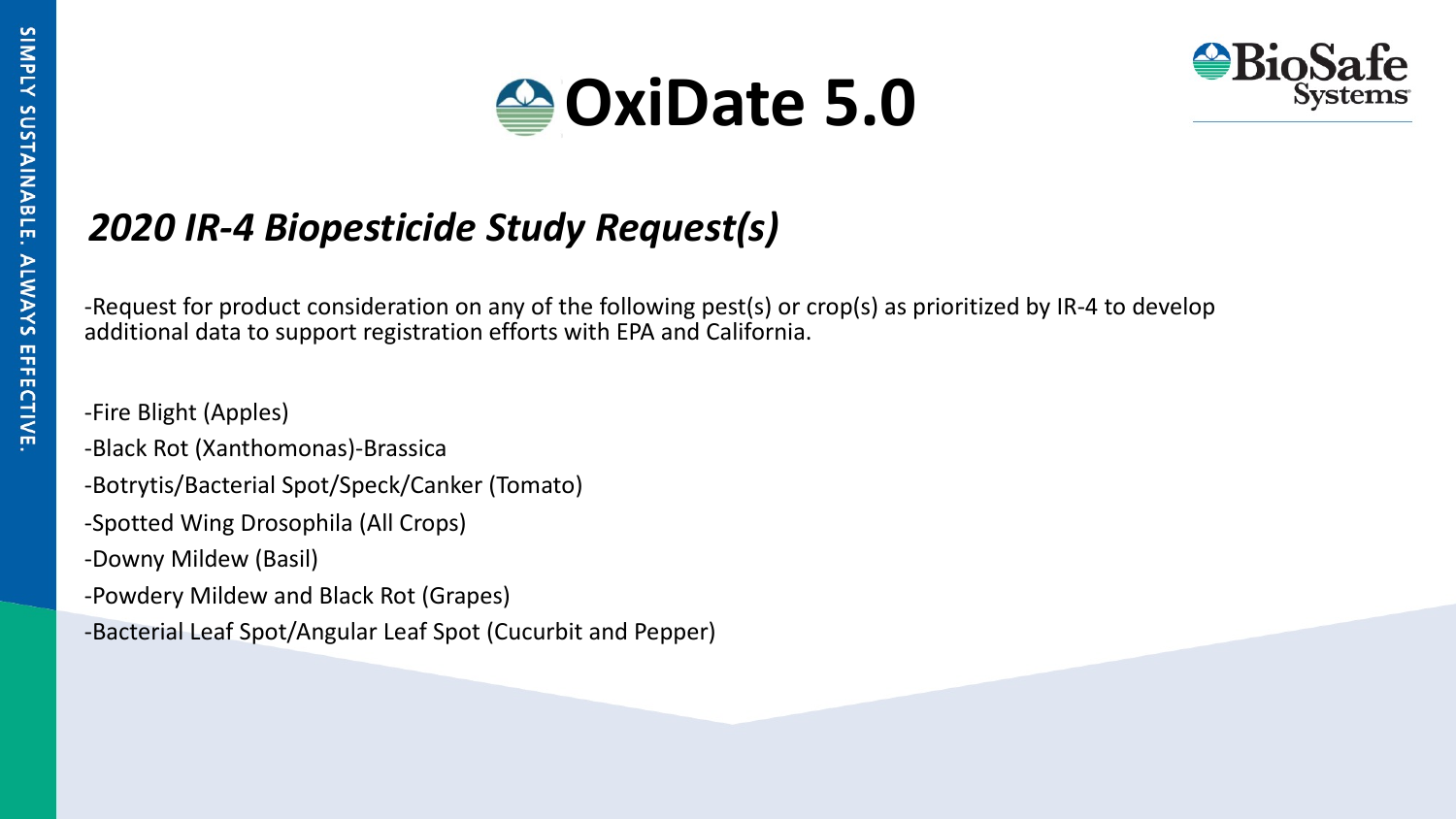



### **Active Ingredient(s):**

*Cold Pressed Neem Oil…..70.0%\**

*Azadirachtin……………………0.7%*

*Formulation Type: Emulsifiable Concentrate (EC)*

*Expected EPA registration: Summer, 2020*

- § *Proposed label for use on wide variety of vegetables, fruits and ornamentals (outdoors or in greenhouses) for control of important insect pests, mites, nematodes and foliar fungal diseases including Powdery Mildew*
	- § *Proposed application Rates: 0.5%-1.5% v/v solutions (0.5%, 1.0% and 1.5% v/v)* 
		- § *Can be sprayed up to and including day of harvest (0 PHI)*
	- § *Thorough coverage of upper and lower leaf surfaces is essential for good control*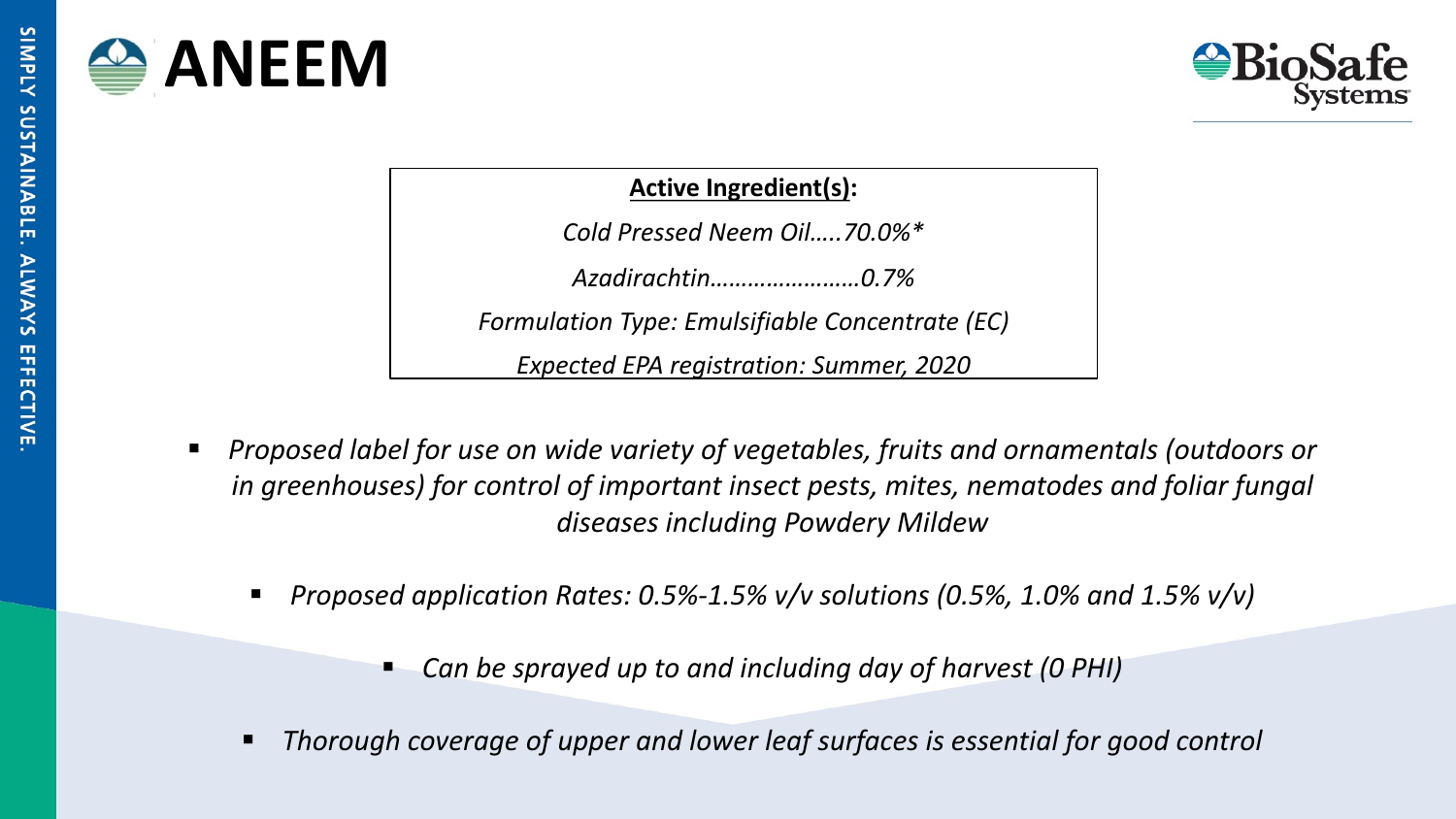



# **Mode of Action**

### **As an Insecticide/Miticide**

ü *ANEEM controls target pests on contact or by ingestion.* 

ü *The Neem Oil in ANEEM coats insect's body, blocks the respiratory openings resulting in insect suffocation and death.*

ü *The product also acts on target insects and mites by way of repellence, anti-feedant action and interference with the molting process.* 

### **As a Fungicide**

ü *Neem Oil in ANEEM is know to prevent germination and penetration of fungal spores resulting in prevention or control of certain foliar fungal infections.*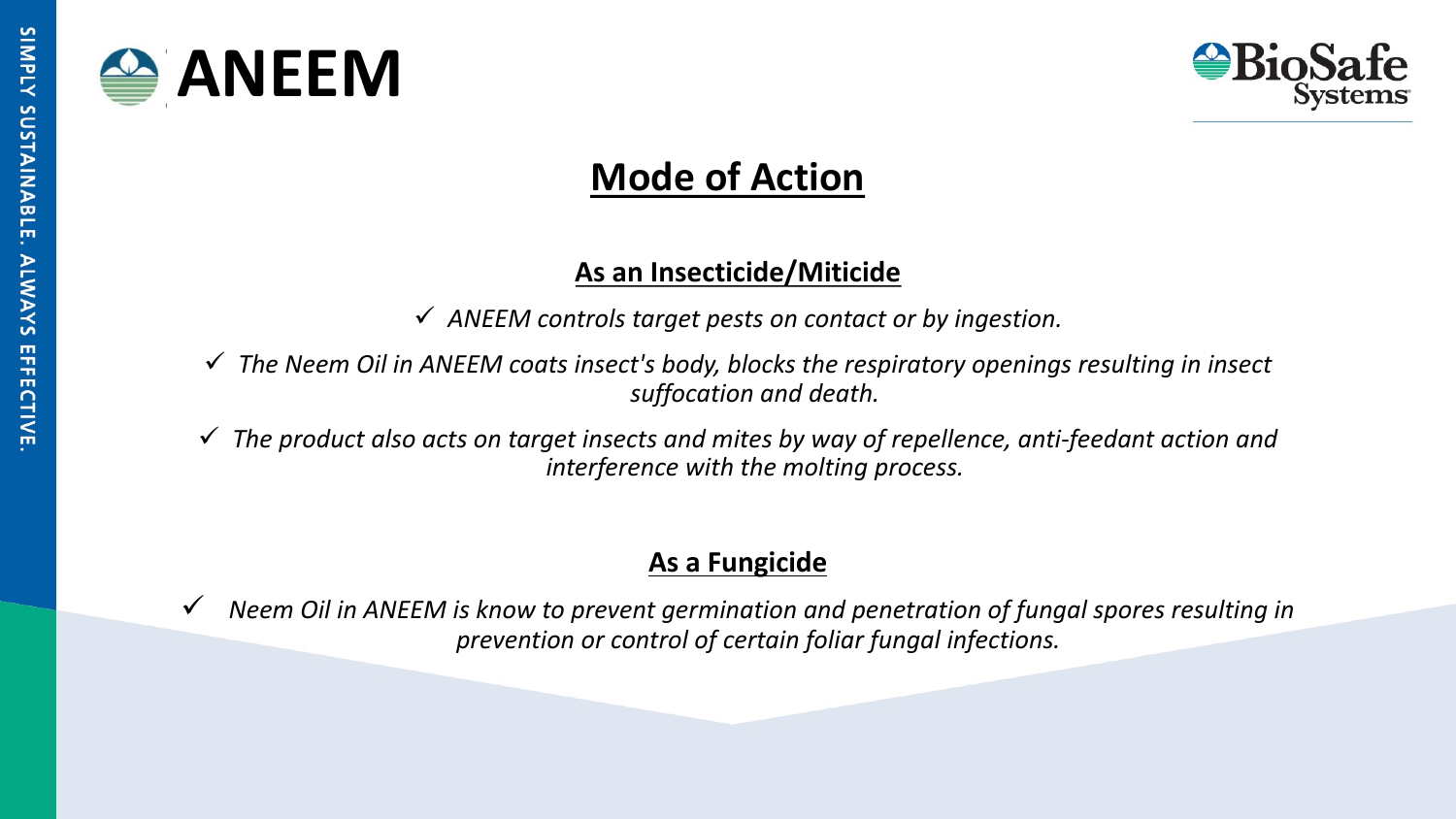

25



# **Kale-Whiteflies**





*% are given in v/v \* CHEN = Clarified Hydrophobic Extract of Neem Oil (70%)*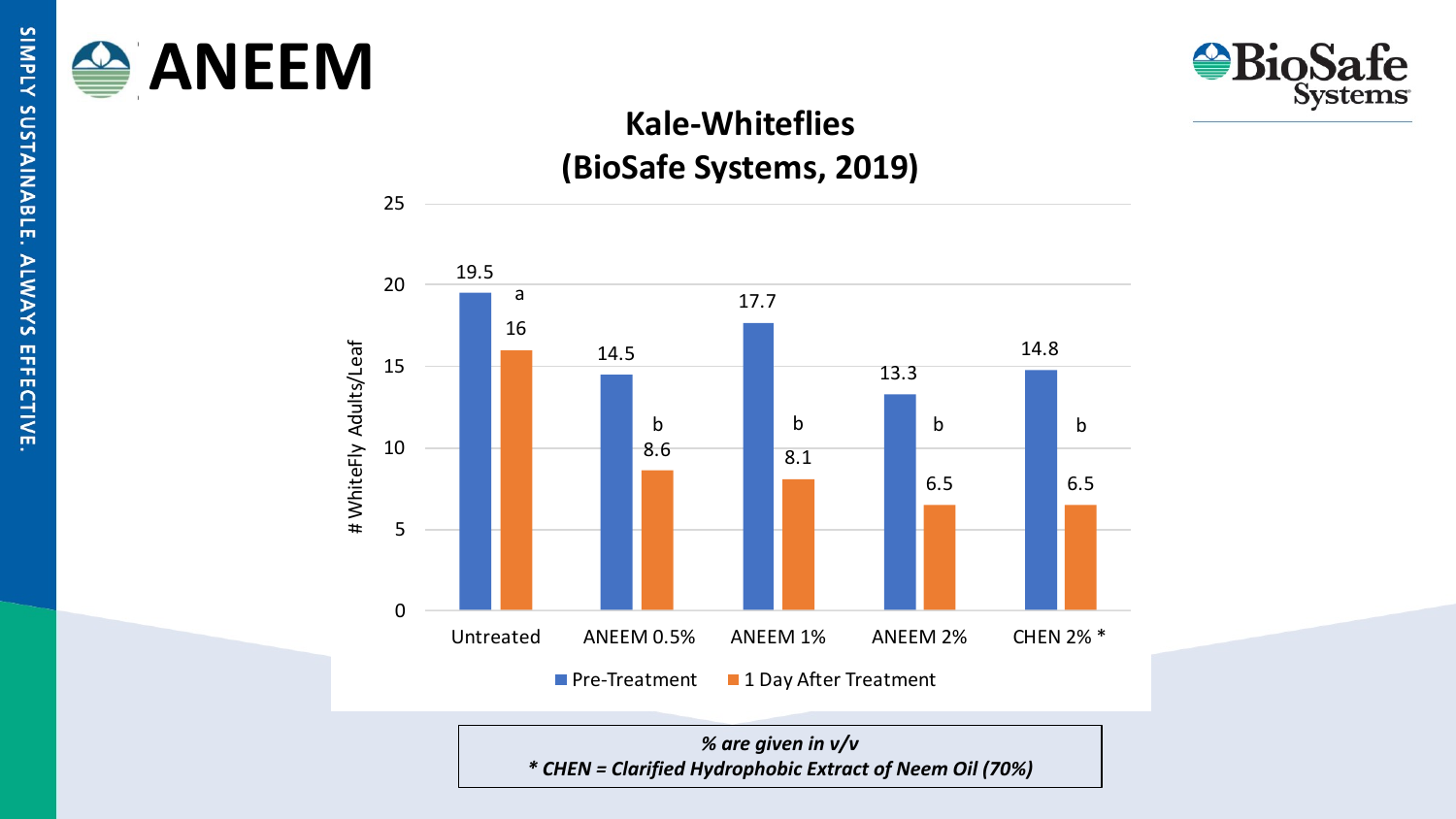



### **Citrus-Red Mites (BioSafe Systems, 2019)**



% are given in v/v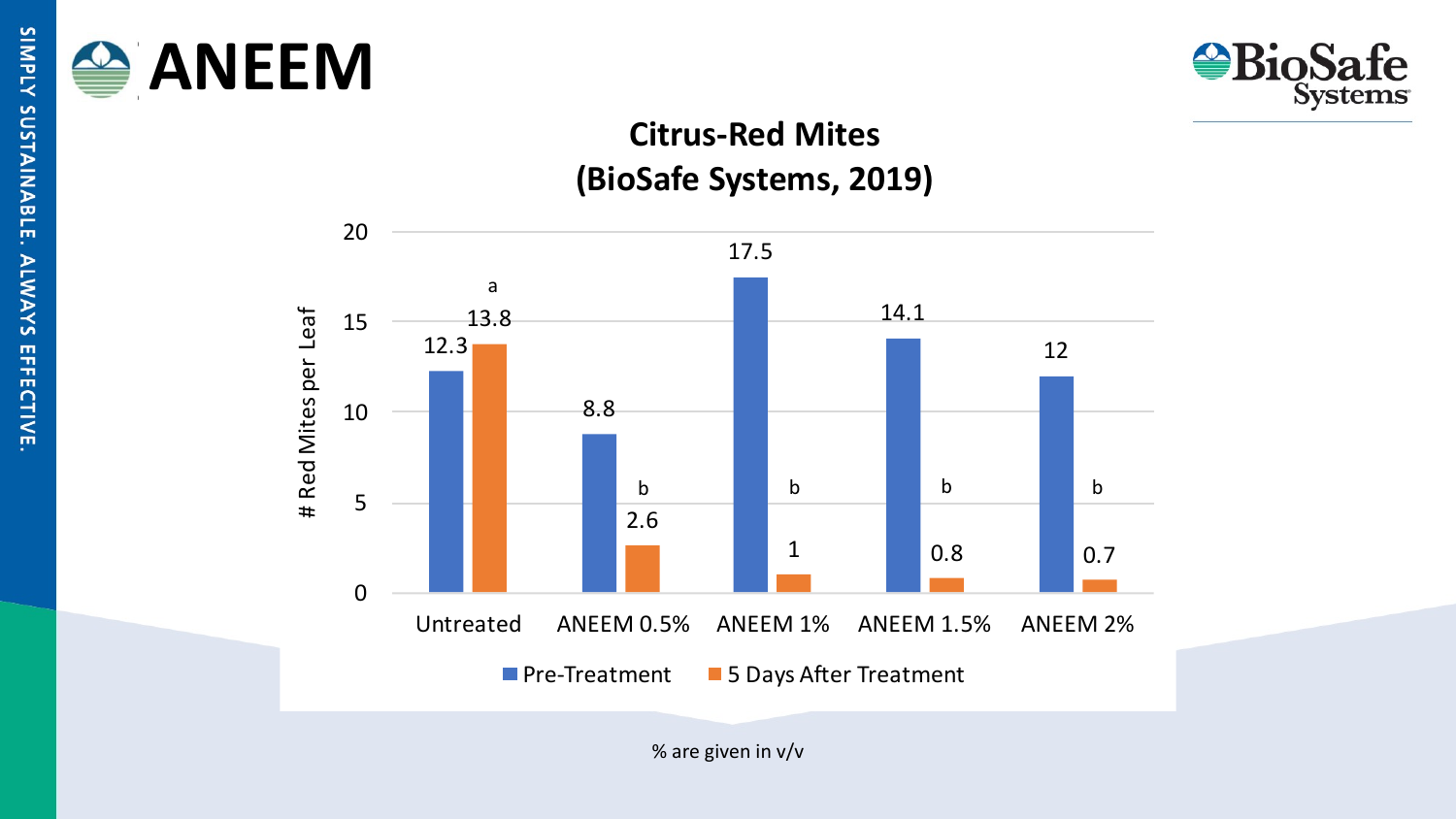



# *2020 IR-4 Biopesticide Study Request(s)*

-Study requests on any of the following pest(s) or crop(s) as prioritized by IR-4, to develop additional data for supporting registration efforts with EPA and in California.

-Downy Mildew, Organic Basil

-SWD

- -BMSB and White Fly (Q-Biotype)-All crops
- -Apple Maggot and Codling Moth-Apple
- -Asian Ambrosia Beetle (Avocado)
- -ACP (Citrus)
- -Berry Borer (Coffee)
- -Cabbage Aphid (Brassicas)
- -Striped Cucumber Beetle (Cucurbits, Vegetables)
- -Colorado Potato Beetle (Potato)

-Potato Leaf Hopper (Potato) -Chilli Thrips (All Crops) -Varroa Mite (Honey Bee) -Bagrada Bug and Cabbage Looper (Brassica) -Squash Bugs (Cucurbits)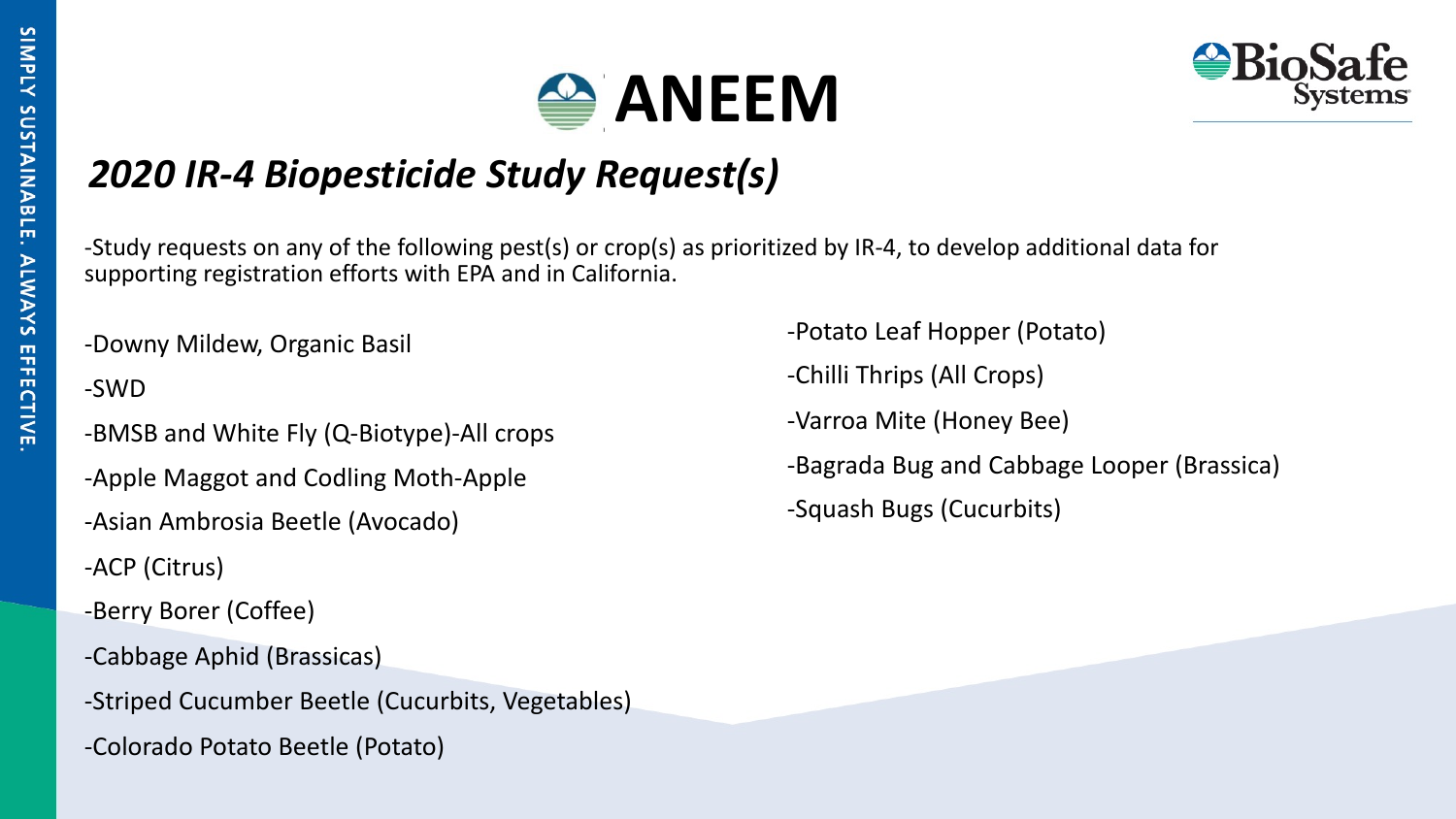



### **Plant Insecticide**

### **Active Ingredients:**

Pyrethrins…..3.0% Piperonyl Butoxide…30.0% Formulation Type: Emulsifiable Concentrate (EC) EPA Reg. No.: 89459-40-70299 Expected launch by BioSafe Systems in Spring, 2020 Not registered in California Not for Organic Use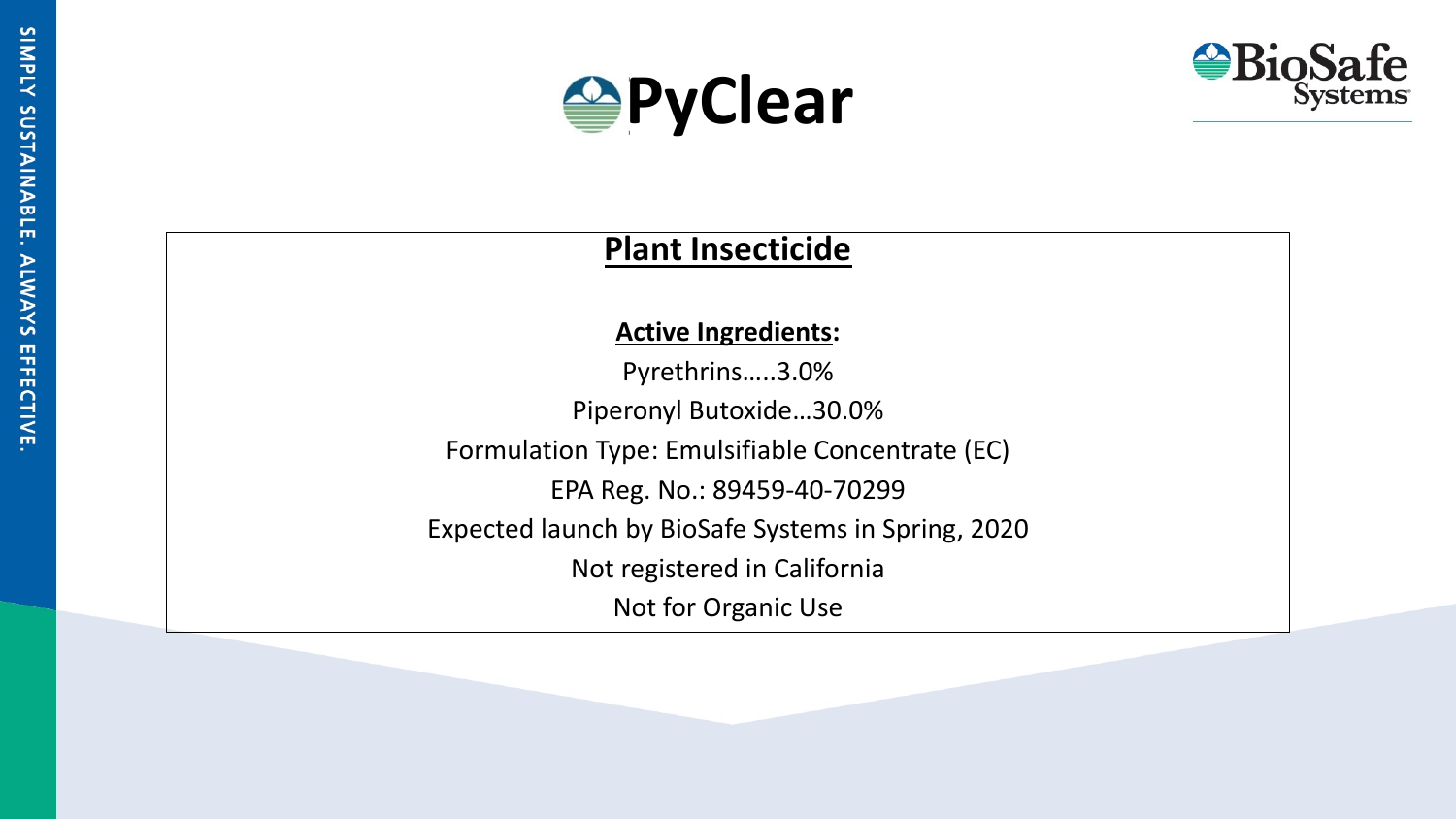



Labeled for use as an Insecticide on vegetables, fruits and ornamentals (outdoors or in greenhouses)

- ü Application Rate: 0.75 to 2.5 fl.oz per 10 gallons of water
- $\checkmark$  Can be sprayed up to and including day of harvest (0 PHI)

ü Thorough coverage of upper and lower leaf surfaces is essential for good control

### **Mode of Action**

- $\checkmark$  Pyrethrins in PyClear are neurotoxic that moves systemically in the insect body.
- $\checkmark$  Targets primarily the insect neuron system by binding of the voltage-gated sodium channel resulting in quick knock down of the target insect through loss of coordination and paralysis.

 $\checkmark$  Piperonyl Butoxide acts as a synergist increasing the toxicity of Pyrethrins.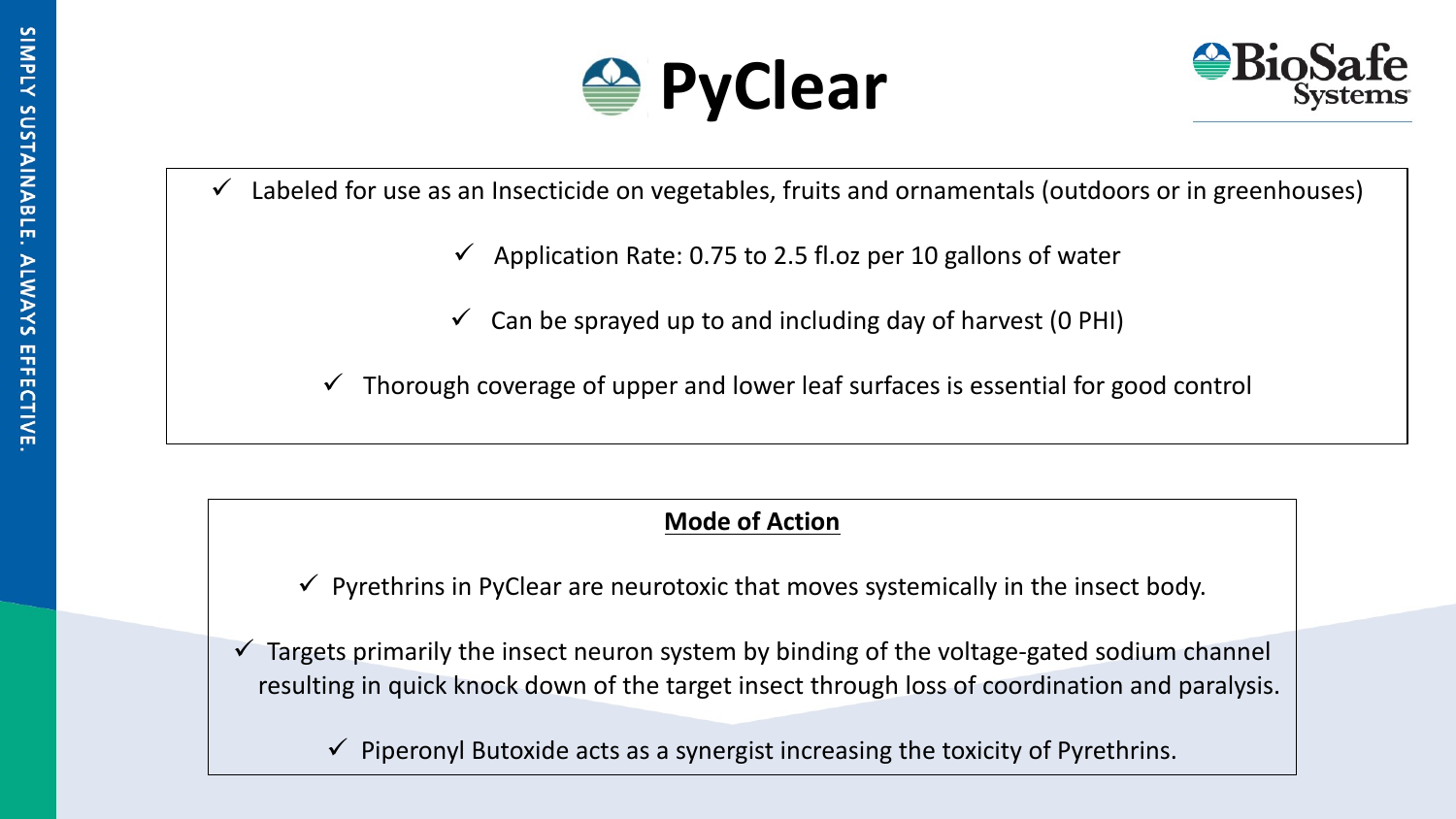



#### **Labeled for use to control wide variety of insect pests of following crops:**

VEGETABLES: beets, carrots, horseradish, potatoes, radishes, celery, lettuce, parsley, spinach, broccoli, cabbages, cauliflowers, beans, peas, cucumbers, melons, pumpkins, summer squash, watermelons, zucchini.

FRUITS: grapefruits, lemons, limes, tangerines, oranges, apples, pears, apricots, cherries, nectarines, peaches, plums, grapes, raspberries, blackberries, strawberries.

HERBS AND SPICES: anise (aniseed), balm, basil, borage, burmet, camomile, caraway, catnip, chicory, chives, clary, coriander, costmary, cumin, curry leaf, dill, fennel (Italian and sweet), fenugreek, horehound, hyssop, marigold, marjoram-sweet (oregano), marjoram (wild), mint, nasturtium, paprika, parsley, pennyroyal, rosemary, rue, sage, savory (summer and winter), sweet bay (bay leaf), tansy, tarragon, thyme, wintergreen, woodruff, wormwood.

ORNAMENTALS: African violet, ageratum, aster, azalea, begonia, cactus, calceolaria, calendula, calla, camellia, carnation, ceanothus, chrysanthemum, cineraria, coleus, cyclamen, cypress, daffodil, dahlia, delphinium, eucalyptus, fern, ficus, foliage plants, fuschia, gardenia, geranium, gladiolus, gloxina, gypsophila, hyacinth, hydrangea, feles, iris, ivy, lily, maidenhair fern, marigold, narcissus, orchid, pansy, pelargonium, peony, petunia, philodendron, phlox, poinsettia, pyracantha, rhododendron, rose, rubber plant, snapdragon, stock, sweet pea, tulip, viburnum, wandering jew, zinnia and Andromeda, arbovitae, ash, beech, birch, boxwood, butternut, chamaecyparis, cherry, cotoneaster, crabapple, dogwood, Douglas fir, elm, euonymus, fir, firethorn, forsythia, hackberry, hawthorn, hemlock, hickory, holly, honey locust, horse chestnut, juniper, larch, laurel, lilac, linden, London plane, magnolia, maple, mimosa (silk tree), mountain ash, myrtle, oak, pachysandra, peach, pine, planetree, poplar, privet, quince, spruce, sycamore, Taxus, tulip tree, walnut, willow, yew.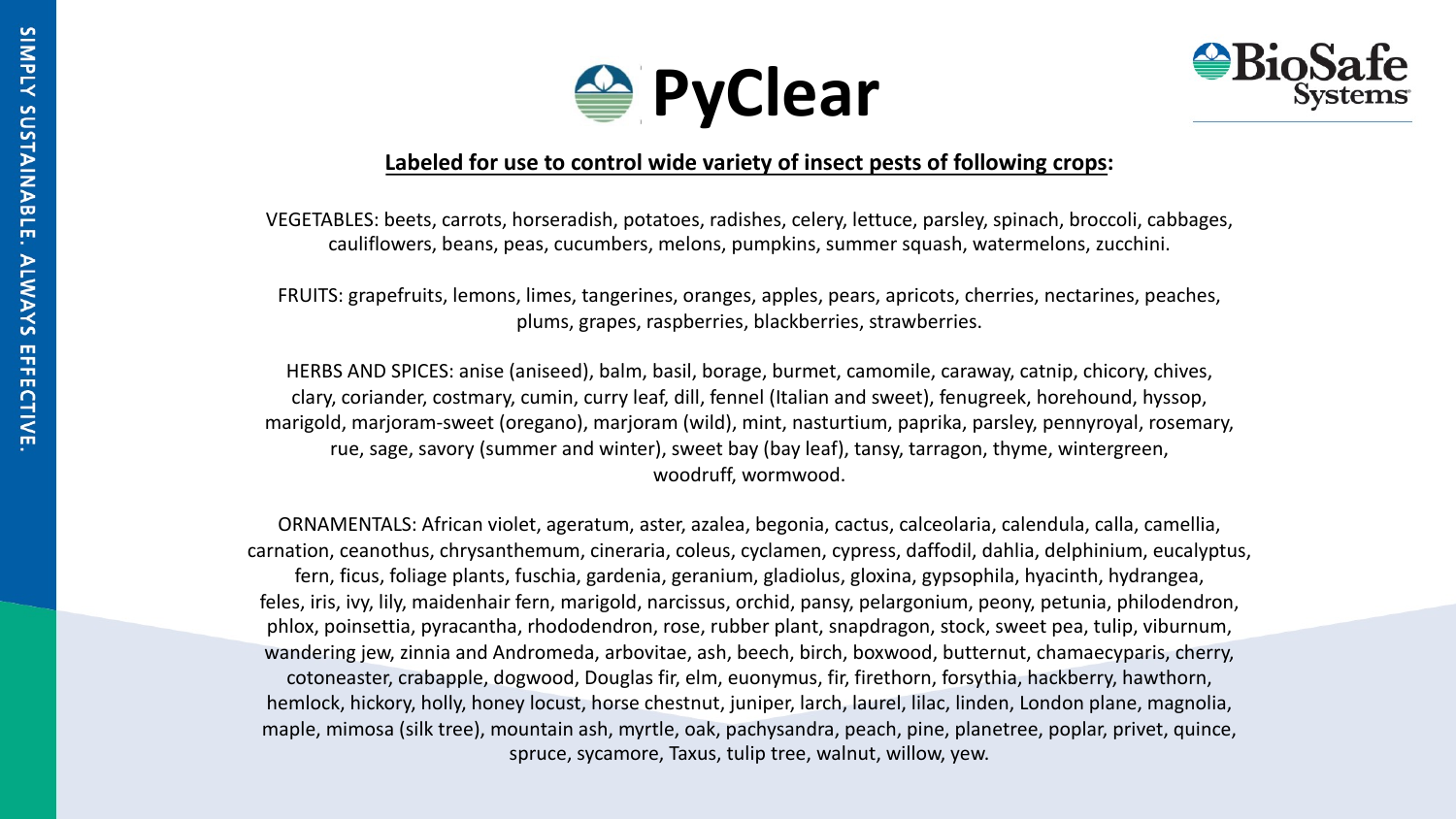



## *2020 IR-4 Insect Efficacy Study Request(s)*

-Study requests to develop and support additional data at lower than current labeled rate and to support registration efforts in California.

- -BMSB, SWD and White Fly (Q-Biotype)-All crops
- -Apple Maggot and Codling Moth-Apple
- -Asian Ambrosia Beetle (Avocado)
- -ACP (Citrus)
- -Berry Borer (Coffee)
- -Cabbage Aphid (Brassicas)
- -Striped Cucumber Beetle (Cucurbits, Vegetables)
- -Colorado Potato Beetle (Potato)

-Potato Leaf Hopper (Potato) -Chilli Thrips (All Crops) -Varroa Mite (Honey Bee) -Bagrada Bug and Cabbage Looper (Brassica) -Corn Root Worm (Corn) -Squash Bugs (Cucurbits) -Flea Beetles (Eggplant) -Pepper Weevil (GH Pepper) -Wireworms (Potato)